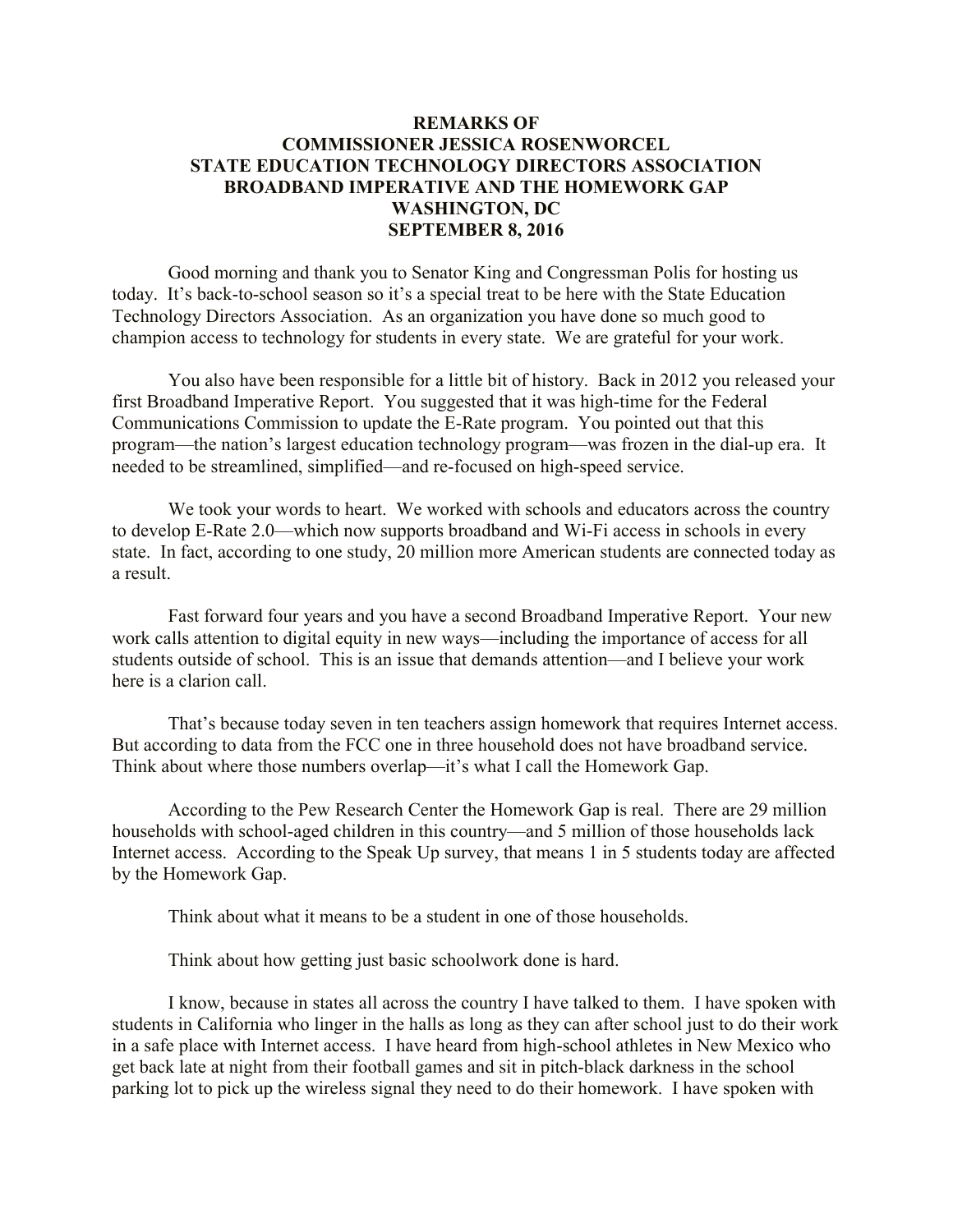kids in Texas who do their schoolwork at fast food restaurants—typing their papers with fizzy drinks and a side of fries. I have spoken with girls—and this one is near and dear—who want to go on to careers in science and plead with their parents to drive them night after night to the house of a relative or friend with broadband service.

These kids are resilient. They are cobbling together whatever connectivity they can find to do their schoolwork. Their grit is impressive. But it shouldn't be this hard. And it is not just about them. It's about us. Our shared economic future depends on having a smart digital workforce. And we are shortchanging these students—and our economy as a whole—if we do not bridge the Homework Gap and close this new digital divide.

The good news is we are doing something about it. Earlier this year, the FCC updated a key program to support connections at home. Specifically, we modernized our Lifeline program to support not just telephone service, but broadband service. This simple change will help bring more broadband to low-income households with school-aged children. But significantly, we did not stop there because we also modernized the program by making sure that the devices used for Lifeline are able to access Wi-Fi signals and can even be turned into wireless hotspots. In addition, our counterparts at the Department of Housing and Urban Development launched the ConnectHome initiative, a public-private partnership designed to bring broadband service, devices, and digital literacy training to families living in low-income housing.

But here's the thing. We can't stop now. We need to do more—and I believe that more takes place at the state and local level. We need to tap into the creative efforts to bridge the Homework Gap in communities across the country—and make sure that federal policy supports these efforts. Your report calls attention to some of these local initiatives. Let me highlight three examples myself.

First, imagine you are far away from Washington, DC. Leave the marble and stone of this room on Capitol Hill behind. Picture yourself in Coachella Valley, California. It's an agricultural community bounded by the red cliffs of the San Jacinto Mountains and San Bernardino Mountains. Between the hills are fields that produce dates and citrus fruit. Many of the students in the schools are the children of migrant farm workers. The school superintendent wanted to show his students the world beyond the crops and fields nearby. He worked with the school to provide every child—every child—a tablet for use at school and home. But he found he had a problem. Students sat by his office in school every day as late as 6 PM tapping on those devices, because it was one of the only places they had to get a reliable signal to do basic homework. His students were falling into the Homework Gap. But he came up with an innovative way to get them out. He installed Wi-Fi routers on district school buses. After all, in this rural area, students often ride buses an hour just to get to school—and an hour to get home at night. With Wi-Fi on board, they can turn this ride time into connected time for homework. Even better, the school system parks these buses next to some of the most remote trailer parks in the district, leaving the routers on so the students least likely to have broadband at home have yet another way to connect. Better still, similar efforts wiring buses are underway in communities from Marengo, Illinois to Huntsville, Alabama and many other school districts in-between.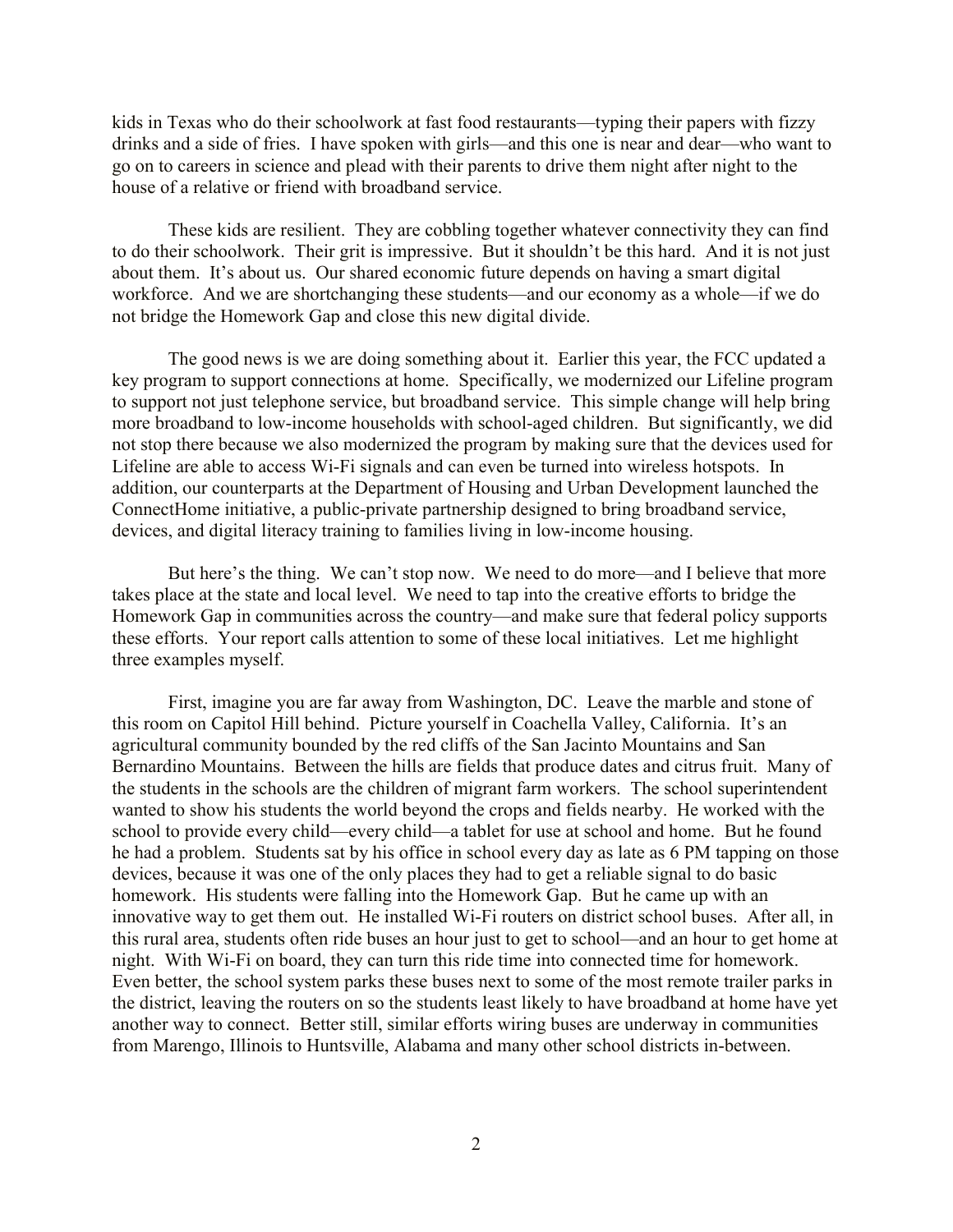This idea came from the ground up. It developed locally. But now it's time to see how federal policy can bolster these local initiatives. In other words, let's explore how E-Rate can support connected buses and help bridge the Homework Gap in communities everywhere.

Second, imagine Las Vegas, Nevada; Topeka, Kansas; and Athens, Georgia. Three communities that could not be more different. The first is the nation's premier gambling and entertainment destination. The second is a city at the heart of the Midwest. The third is a university town. But they have something in common. These towns all saw a Homework Gap affecting their students and they decided to do something about it. In their own way, they each identified free Wi-Fi hotspots in their communities and developed directories and maps to indicate where students can safely do their homework. Some places are predictable—like the library and municipal buildings. But businesses of all stripes and sizes have pitched in to do their part. In Athens, for instance, insurance offices, hotels like Howard Johnson, and stores like Walmart have all stepped up to help out. The businesses—large and small—that are a part this effort get a colorful decal to put in the window announcing that they are safe spaces for homework. Now imagine those decals multiplying around town, and imagine the statement that makes to students. Every one of those decals says your schoolwork matters and your community supports you.

Again, this idea came from the ground up. It developed locally. But we can do our part to make sure that federal policy supports these local efforts. The Federal Communications Commission and the Department of Education should create a clearinghouse for communities seeking to develop these initiatives so we can connect them—and they can learn from one another.

Third, picture the libraries of New York City. You can start with the iconic main branch on Fifth Avenue with its marble columns, grand windows, and cavernous spaces. Next, imagine the Cherryfield, Maine library. It's a small beige colonial with green wood shutters in a town with a population of 1200 in the easternmost county in the United States. Again, what could these locations have in common? Like libraries everywhere, they are noticing more and more of their patrons come in for Internet access—especially students who lack connectivity at home. These libraries are on the front lines of the Homework Gap—and they are doing something about it. In addition to books, they are loaning out wireless hotspots. So students can take Internet access home to do their schoolwork. That small hotspot can make a big difference. It can mean the difference between keeping up in school and falling behind.

One more time—this is the kind of program that developed locally. But we need to do our part to make sure that federal policy supports this initiative—for urban areas, rural areas, and everything in between. The Library Service and Technology Act is the only federal program exclusively for libraries. It is run by the Institute of Museum and Library Services. Funds from this federal program are used to support a range of statewide initiatives to support libraries and learning—and I think this kind of connectivity lending effort deserves support.

Let me end here and sum it up simply: As we wrestle with the new challenges of technology, access, and equity, local solutions deserve federal support. Cooperative policymaking between state and federal authorities is the way forward—just like it has always